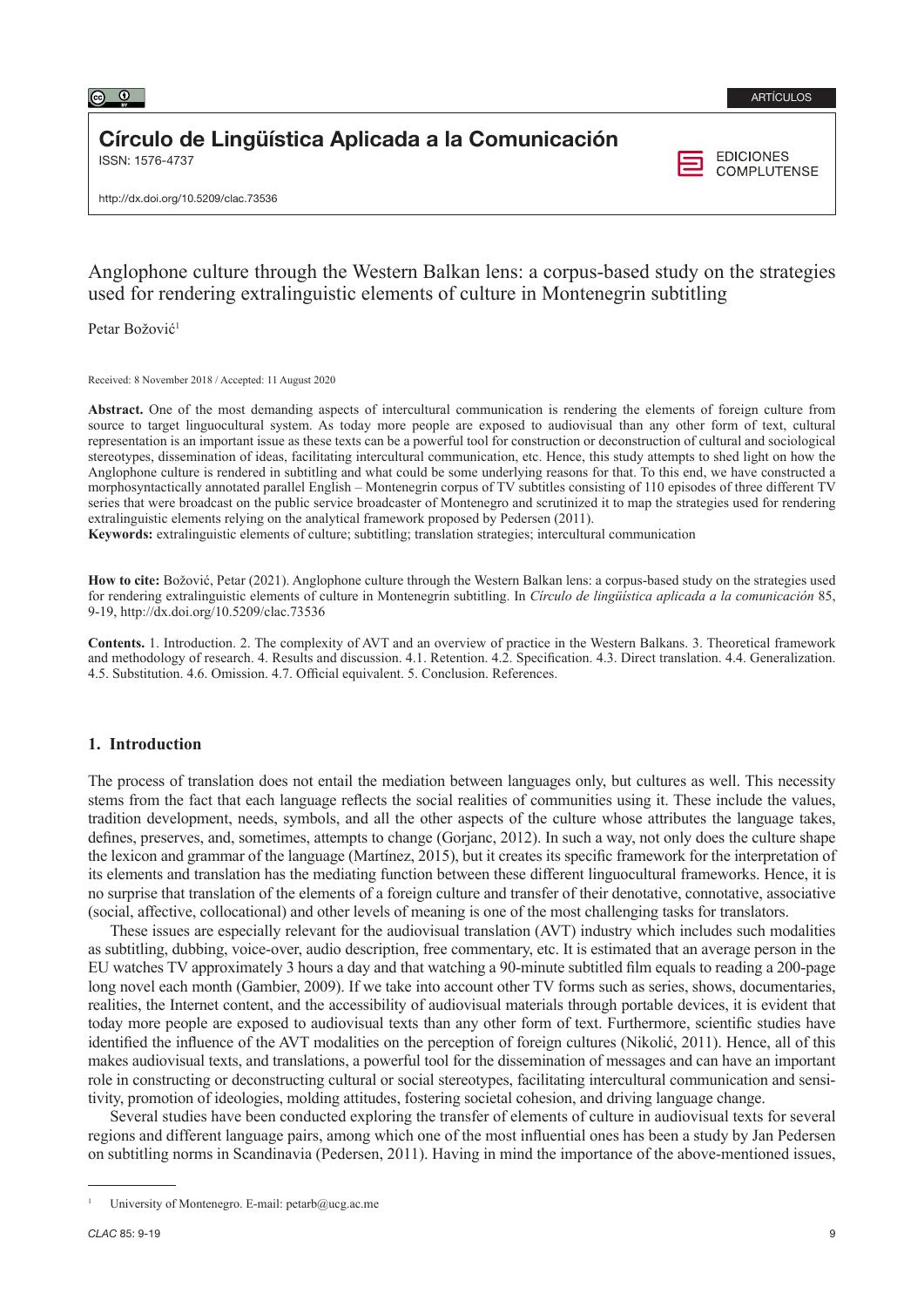this paper presents the results of a corpus-based study of the transfer of extralinguistic elements of culture from English into Montenegrin language in subtitling. To our knowledge, this is the first study of this nature for the region of the Western Balkans as some recent studies focused on the preferences and attitudes of end-users towards the transfer strategies used in subtitling and dubbing and not on how the transfer is done (Božović 2019). In the following sections, first, we will briefly discuss the specifics of audiovisual texts and modality constraints in subtitling, followed by an overview of the audiovisual translation landscape in the Western Balkans. After this short contextualization, in section 3, we will describe the theoretical framework, methodological approach, and the corpus used for our research. Section 4 will outline the results of the study followed by a discussion and conclusion.

#### **2. The complexity of AVT and an overview of practice in the Western Balkans**

The specifics of the AVT are closely connected to the type of text that is being translated and modality constraints. Unlike many other types of texts, audiovisual ones are polysemiotic in nature. This means that the meaning is created through a synergy of different code channels which include the visual and acoustic component. Chiaro (2009) notes that the complex visual component can consist of its non-verbal and verbal elements. The non-verbal element could include scenery, gestures, costumes, and verbal could include street signs, advertisements, written messages, etc. The acoustic component could also consist of its verbal and non-verbal elements (see Figure 1).

|            | Visual                                              | <b>Acoustic</b>                                                       |
|------------|-----------------------------------------------------|-----------------------------------------------------------------------|
| Verbal     | SCENERY, LIGHTING, COSTUMES, PROPS, etc.            | MUSIC, BACKGROUND NOISE, SOUND EFFECTS, etc.                          |
|            | Also:                                               | Also:                                                                 |
|            | GESTURE, FACIAL EXPRESSIONS; BODY<br>MOVEMENT, etc. | LAUGHTER: CRYING: HUMMING: BODY SOUNDS<br>(breathing; coughing, etc.) |
| Non-verbal | STREET SIGNS, SHOP SIGNS; WRITTEN<br><b>REALIA</b>  | DIALOGUES: SONG-LYRICS: POEMS, etc.                                   |
|            | (newspapers; letters; headlines; notes, etc.)       |                                                                       |

**Figure 1.** The polysemiotic nature of the audiovisual text (adapted from Chiaro, 2009)

The verbal element could include the dialogues, songs, etc., while the non-verbal could include background music, sound effects, noise, as well as other paralinguistic features (pitch and tone). This shows that it is necessary to take into account and decode the meaning of all these contextual factors that make up the audiovisual situation while translating the verbal component, otherwise it could result in an unsuccessful communicative transfer. For instance, oftentimes the background music, facial expression, tone, and pitch can indicate whether an utterance is to be translated with the elements of humor, sarcasm, irony, etc. This will ensure "a successful triangular marriage between words, acoustic and kinetic information" (Díaz Cintas, 2009).

As one of AVT's most prominent modalities, subtitling is commonly described as "a vulnerable modality" (Díaz Cintas & Remael, 2007). There are multiple reasons for this. Unlike other forms of translating, subtitles are unique in that the target readers, or rather viewers, are simultaneously exposed to both the source and the target text. Because of this, they tend to be scrutinized by the audiences who have some knowledge about the source language and are, thus, occasionally rather judgmental about the translator's decisions. Another factor that contributes to subtitles' "vulnerability" is the space and time constraints. These result from the necessary synchrony of subtitles with other code channels (sound, image). Ideally, a subtitle should appear at the precise moment a character starts speaking and disappear when the utterance is over. Depending on the audiovisual situation, a subtitle normally consists of  $32 - 41$  characters per line and in a maximum of two lines with the maximum recommended exposure time of 6 seconds (Diaz Cintas & Remael, 2007). This makes it possible for average viewers to read, process the information, and follow the action on the screen. Additionally, unlike dubbing and voice-over that are examples of isosemiotic translations (using the same semiotic channel as the original, in this case, acoustic), subtitling is a form of diasemiotic translation (using different semiotic channels, in this case, speech in the source language and written text in the target language) (Gottlieb, 2005). This semiotic shift, as well as the already mentioned technical, constraints, calls for the use of omission and/ or condensation of some lexical items that are used in the source text and original information in general. Arguably, these translation strategies would be considered illegitimate in some other forms of translations. This, however, is not the case in subtitling.

All of the above mentioned creates some translation challenges that are not typical of some other forms of translations. For instance, while in literary translation there is ample space for the annotation, and additional clarifications of culture-specific elements, subtitling, in its most typically used form, gives no room for that. Additionally, while in the case of literary translations readers can take their time while reading and processing the information, in subtitling the information normally needs to be processed under limited time and at the same time be informative enough to reach the translation skopos, i.e. entertain, amuse, etc.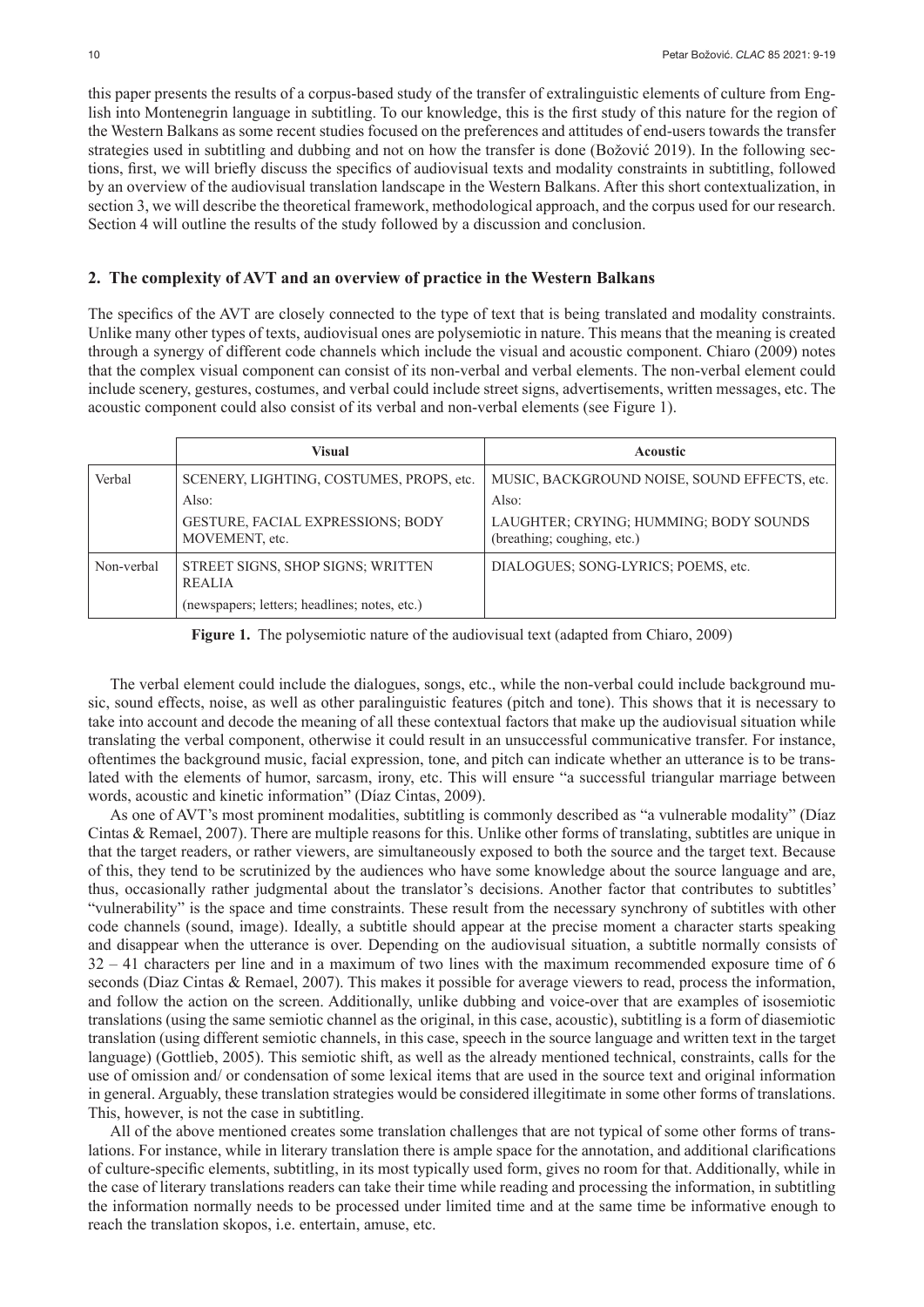The European audiovisual translation landscape has traditionally been divided into two major blocks. Depending on the most preferred predominant modality used in AVT, these include *the subtitling countries* (e.g. the Scandinavian countries, Benelux, Portugal) and *the dubbing countries* (the so-called "FIGS" countries including France, Italy, Germany, Spain). When it comes to the Western Balkans, the audiovisual translation culture would place them in the former group as subtitling is, by far, the most common AVT modality. Dubbing is used in cases of cartoons and shows made for children (but not all), and voice-over typically in the cases of some documentaries or news reporting. However, regarding all the other media content, it is subtitled in most cases. The languages spoken in the region include, among others, the former Serbo-Croatian polycentric language's recodified standards: Bosnian, Croatian, Montenegrin, and Serbian and, thus, the audiovisual content is translated in one of these standards. National broadcasting companies translate the AVT content in the official language of the country. However, there is a specific situation in Montenegro where Radio and Television of Montenegro (RTCG), the national public service broadcaster, has been using the translations in three different standards: Serbian, Croatian and Montenegrin, as the media content is often bought together with the translation in Serbian or Croatian. Due to a high level of intelligibility between these different standards, and a tradition of use on the AVT market, this was probably seen as a convenient way of reducing the costs. However, in recent years, especially after Montenegro became independent in 2006 and the language standard underwent the recodification and standardization (which remains an on-going process in Montenegro), an increasing number of media content to be televised on the RTCG has been subtitled into Montenegrin. These translations were used for the corpus that was scrutinized for the present study, as we will present later.

#### **3. Theoretical framework and methodology of research**

The present research falls within the descriptive translation studies (DTS) theoretical framework which is focused on the quantitative and qualitative empirical inquiry within the translation studies field. The DTS aim to describe and explain the general norms or tendencies in translation practice and can be focused on the translation product, and translation process (Toury 1995).

The methodology that we used in this study is a corpus-based one. By using the methods and resources of corpus linguistics, corpus-based translation studies (CBTS) have been a thriving approach within the discipline ever since the methodology was officially introduced back in 1993 by Mona Baker in her seminal paper *Corpus Linguistics and Translation Studies: Implications and Applications*. The CBTS within the AVT is mainly focused on regularities, irregularities, and variability, as well as innovation in the translation process and products for various AVT modalities (e.g. the authenticity of the language of dubbing, the sociolinguistic and pragmatic parameters of the language of dubbing, the narrative aspects of audio description) (Romero-Fresco, 2006, 2009; Freddi, 2013; Hurtado and Soler, 2013; Špela, 2017). At the applied end, the CBTS contribute greatly to developing machine translation systems, translation memories, and other translation resources, translation quality assessment, translation training, etc. The most commonly used resources within this methodological approach are parallel and comparable corpora. The former consist of source texts and their translations, and the latter of texts in source and target languages that belong to the same domain or register (legal documents, journal articles, literature, etc.) but are not translations of the source texts.

The corpus that was scrutinized for this study is Opus-MontenegrinSubs 1.0. (Božović et al., 2018; Božović 2020). This is the first electronic English-Montenegrin parallel corpus of subtitles that were broadcast on the RTCG. It consists of the English source text and subtitles in Montenegrin of three TV series: *House of Cards*, *Damages*, and *Tudors*. This is 110 episodes in total, with the duration of app. 5,563 minutes. The Montenegrin part consists of 463,298 tokens, 365,698 words, and the English part consists of 595,391 tokens and 468,337 words. The corpus is fully morphosyntactically annotated and lemmatized. It was aligned by using the time method (Tiedemann, 2007). It is available on online concordancers via CLARIN.SI platform on the KonText and (no)SketchEngine, as well as the Sketch Engine platform.

The focus of the present study was to analyze the transfer of the extralinguistic elements of culture from English into the Montenegrin linguocultural system. These are the elements that refer to realia that are outside the language system and include the personal names and names of institutions, agencies, geographical names, events, real-world, historical or fictional characters, artistic items, folklore, religion and customs, the world of entertainment, etc. (Pedersen, 2011). We did not focus on the intralinguistic elements, those pertaining to the language system itself (idioms, slang, dialectal variations, proverbs, and sayings, etc.). For mapping the transfer strategies and the classification of elements, we relied on the analytical framework proposed by Jan Pedersen (2011). It consists of the following strategies:

- Low-intervention strategy: retention (oriented towards the source text and preserving its foreignness)
- Mid-intervention strategies: specification and direct translation (oriented towards the source language), generalization (oriented towards the target language)
- High-intervention strategies, substitution, and omission (oriented towards the target language and adapting it to the target linguocultural norms)
- Non-intervention strategy: official equivalent (a pre-fabricated solution that does not pose a translation challenge)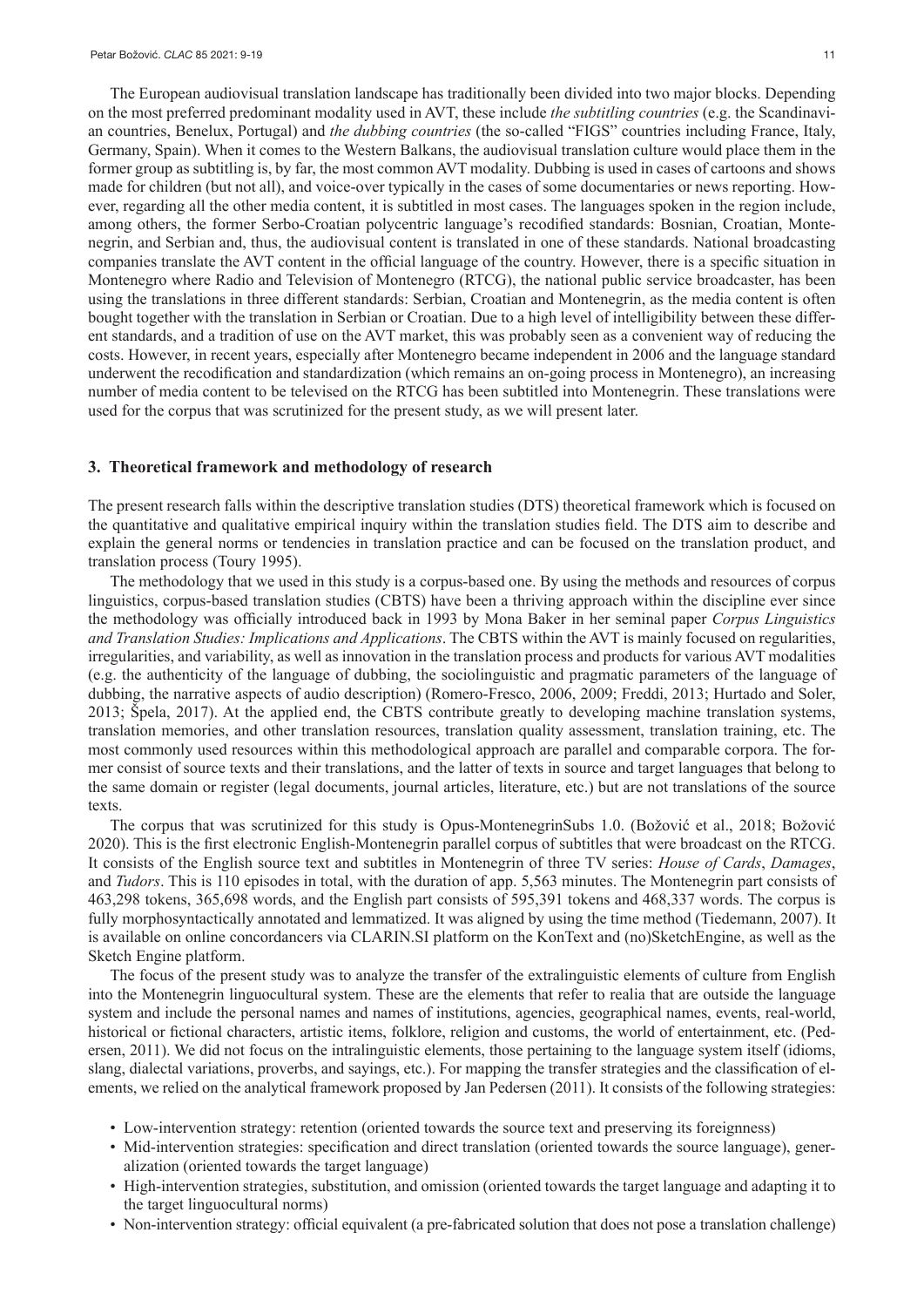According to the parameter of transculturality, the elements were classified into transcultural and monocultural (Pedersen, 2011). The former refer to those elements that are part of the encyclopedic knowledge of both the source and target language viewers. Examples of such elements include the White House, the Pentagon, FBI, CNN, Clinton, Last Judgement, Wall Street, Coca Cola, etc. As these elements do not pose a translation challenge they were not the primary focus of our study. The latter elements refer to those which are known in the source but not in the target language and culture and as such are most likely to pose a translation challenge. The examples of such elements include the Sentinel, Walmart, June Cleaver, Webelos, PBS, ICU, VA, GLAAD, the Crimson, Hudson General, Pebble beach, US Weekly, AT&T, etc. We will provide further information about these elements in the section below, but they would require an additional explanation as they are not part of the common encyclopedic linguocultural knowledge. It goes without saying that this classification could vary depending on how big the intercultural asymmetry is between the source and target culture. Determining the degree of transculturality is often done intuitively, or with the help of online or some other type of research. (Pedersen, 2011)

The analysis was carried out in the following way:

- 1. The extralinguistic elements were identified in the source text and classified according to the level of transculturality;
- 2. The translations of the identified elements were found in the target text through KonText and (no)Sketch Engine concordancers. This enabled a quick search and visualization of all translations used for one element in the whole corpus and to easily spot any variations;
- 3. The translation strategy was identified according to the suggested taxonomy.

It is important to mention that all the elements were extracted as types and not tokens. This means that if one particular element reappears multiple times in the corpus, and is rendered with the same translation strategy, it was extracted only once. In this way, we extracted 797 extralinguistic elements, out of which 549 are monocultural and 248 are transcultural. These could further be divided into extratextual and intratextual (Pedersen, 2011). The former include the realia that are part of the real-world outside the text, and the latter the realia constructed within the text itself and non-existent in the world outside the text (e.g. characters, fictitious places, etc.).

#### **4. Results and discussion**

The results suggest that the extralinguistic elements of culture (both transcultural and monocultural) are mostly rendered through low-intervention or non-intervention strategies which include retention which was used in 397 cases (49,8%), and official equivalent which was used in 110 cases (13,8%). The mid-intervention strategies are used in a rather equable way. This is especially the case with the direct translation which was used in 98 cases (12,2%) and generalization, which was used in 71 cases (8,9%). After that, the most frequently used strategy is substitution (5,8%), omission (4,7%), and specification (4,5%). This is represented in graph 1 below which shows that the overall results seem to suggest that translators mostly use source text-oriented strategies. In translation studies, this approach is commonly referred to as foreignization, while the orientation towards the target-language is commonly referred to as domestication (Venuti, 1995). The ratio between these two orientations in subtitling for the present corpus is given in graph 2.



**Figure 1.** The overall strategies of transfer for the extralinguistic elements of culture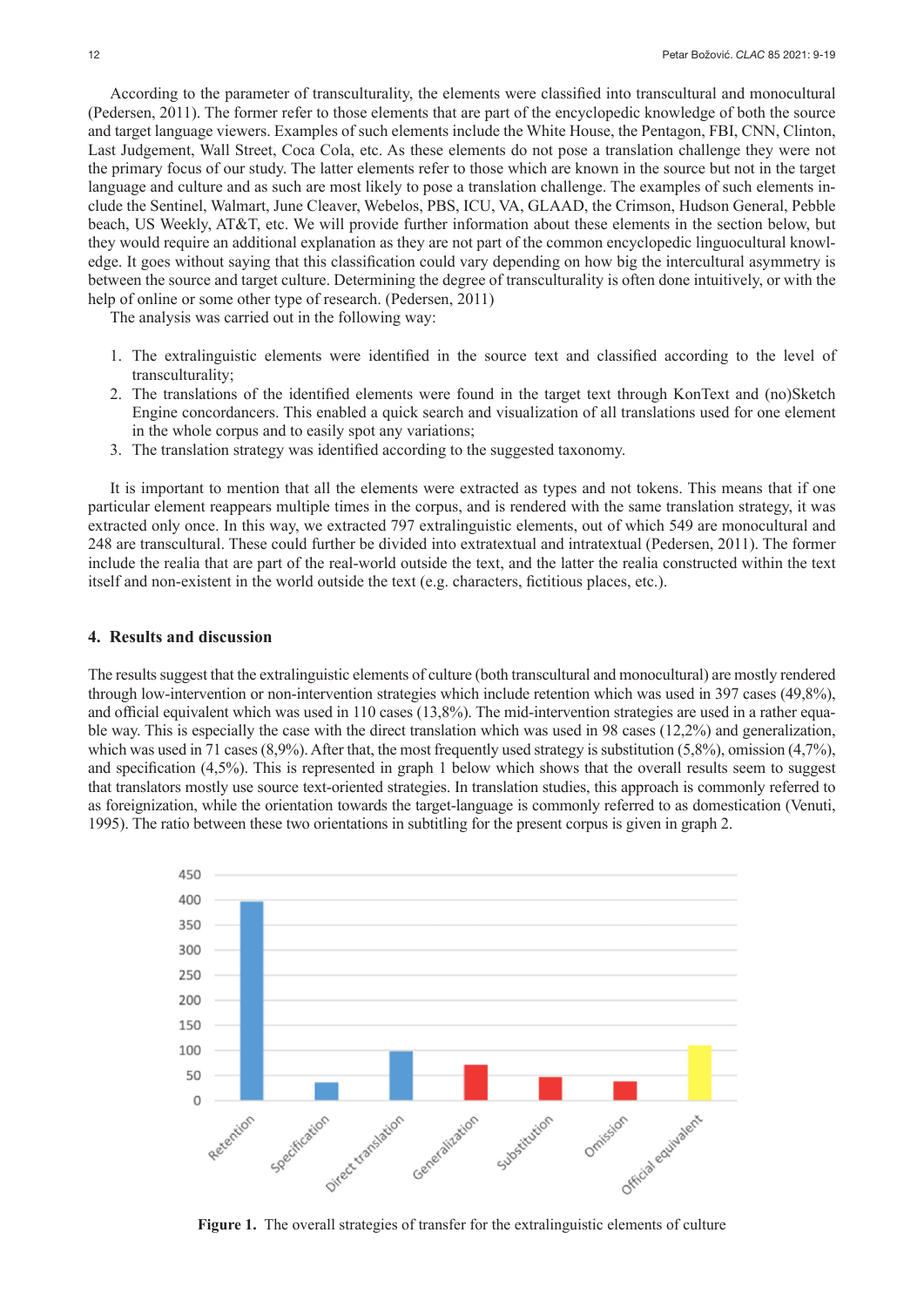



A closer look at the monocultural elements which were the primary focus of this study also seems to suggest that low-intervention strategies are the ones that are most frequently used in the transfer. Retention is dominant here as well (53,8%), and direct translation (10,6%) and generalization (10,6%) were equally used. These are followed by the substitution  $(6,6\%)$ , omission  $(5,3\%)$ , specification  $(5,1\%)$ , official translation  $(3\%)$ .



**Figure 3.** Transfer strategies for monocultural extralinguistic elements of culture in subtitling

We will now give a closer look at the transfer of monocultural elements and each strategy of transfer with illustrative examples and a brief discussion. When giving examples, the following convention is used: first we will give the source text in English, then the target text in Montenegrin, followed by a back-translation in English. In cases of literal translation (mostly retention and direct translation), the back translation will not be provided. The element which is in the focus of our discussion will be in bold. After each example, the source will be given in the following fashion: in the right corner, we will give an abbreviated title of the series in English with the information about the season and the episode. For instance, the abbreviation HoC 3: 18 means that the given example is taken from the series *House of Cards*, season 3, episode 18. The abbreviation for the series *Damages* will be Dam, and for *Tudors*  Tud. Similar abbreviations are used for the metadata in the electronic corpus that was used as the basis of this study. Sometimes, it will be clear that more than one strategy is used when rendering certain elements.

#### **4.1. Retention**

As noted by Pedersen (2011), retention can have two of its subcategories: complete (the source element is retained without any adjustments) and target language adjusted (the source element is adjusted slightly to meet the requirements of the target language in terms of spelling, case forms, pronunciation, articles, etc.).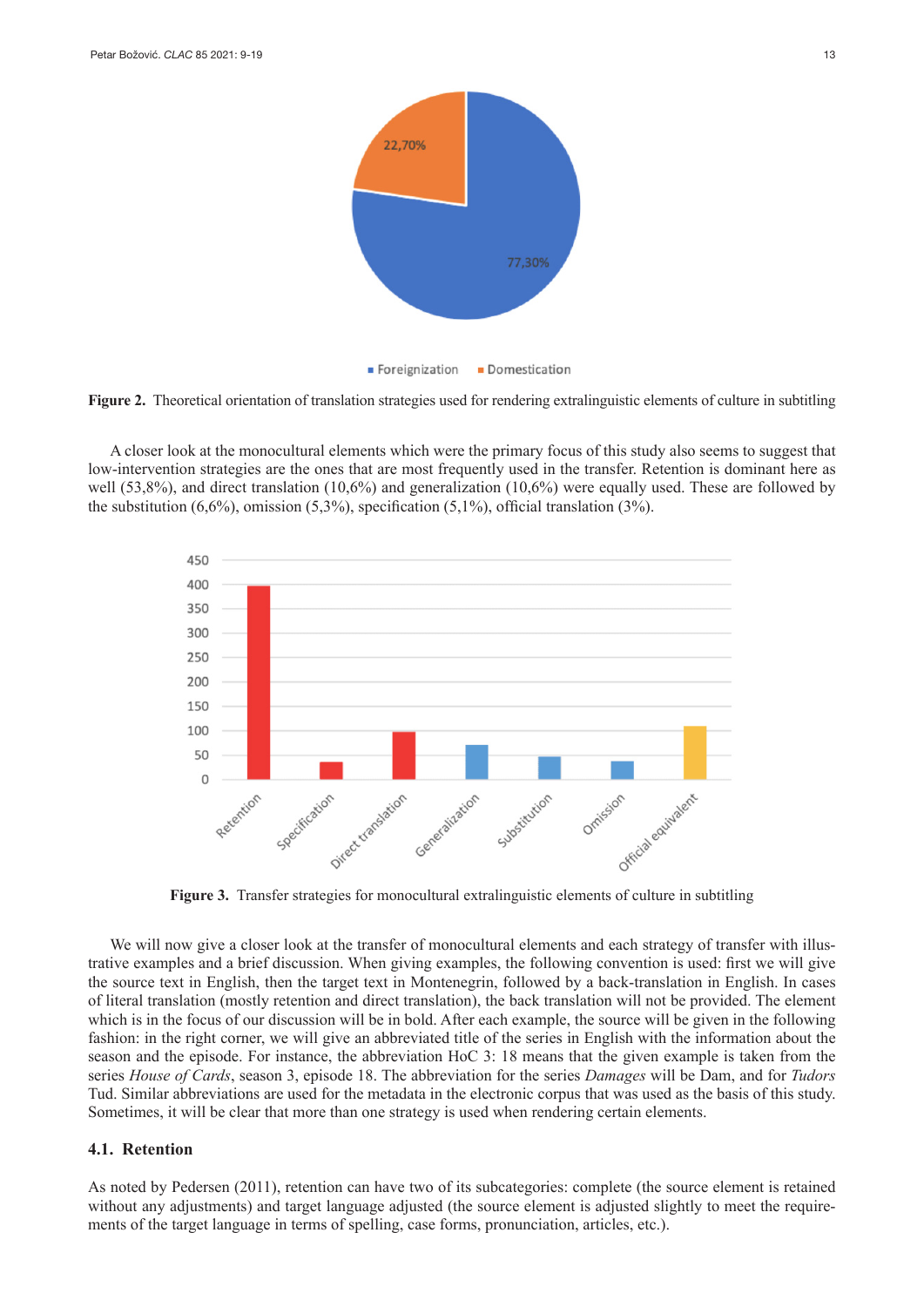The most frequently used form of retention in this corpus was the adjusted one, especially in cases of proper names of people, stores, companies, magazines, geographical names, etc. (examples 1, 2, 3 below). This does not come as a surprise because it is a norm in Montenegrin to translate the names phonetically, adjusting them to the local pronunciation. This is not the case in Croatian, for instance, where the original spelling of names is preserved very often. Furthermore, Montenegrin renditions are adjusted to the language norms as well, especially in terms of case endings. Unadjusted retention is to be found in cases of certain abbreviations (example 4 below).

| (1) | Ladies and gentlemen, my husband, President Frank Underwood.<br>Dame i gospodo, moj muž, predsjednik Frenk Andervud! |            |
|-----|----------------------------------------------------------------------------------------------------------------------|------------|
|     | Ladies and gentlemen, my husband, President Frank Underwood!                                                         | (HoC 3:13) |
| (2) | The starting salary for an employee at <b>Walmart</b> is below the poverty line.                                     |            |
|     | Početna plata u <b>Volmartu</b> je ispod granice siromaštva.                                                         |            |
|     | The starting salary at <b>Wallmart</b> is below the border of poverty.                                               |            |
|     |                                                                                                                      | (HoC 3:8)  |
| (3) | It stretches from there all the way to the Lincoln Memorial.                                                         |            |
|     | Proteže se do Linkoln memorijala.                                                                                    |            |
|     | It stretches until the Lincoln Memorial.                                                                             |            |
|     |                                                                                                                      | (HoC 3:5)  |
| (4) | <b>SPE</b> stands for special purpose entity.                                                                        |            |
|     | SPE znači entitet za posebnu svrhu.                                                                                  |            |
|     | <b>SPE</b> means an entity for a special purpose.                                                                    |            |
|     |                                                                                                                      | (Dam 1:10) |

In the example (4), the medical acronym is used which stands for an *automatic external defibrillator*, a medical device used for diagnosing cardiac arrhythmias. Even though it is a specialized term, it is retained as the same acronym is used in Montenegrin. The use of retention, in cases such as the above mentioned, that include the names of supermarket chains, sights, etc. unknown to the most of the target text readers, seems to be justified because the nature of these elements can be deduced from contextual factors. Even though these elements are devoid of connotative meaning and not much is given to make them fully transparent, this doesn't seem to pose a problem as these elements are of peripheral importance for appreciating the audiovisual text. The use of retention might be problematic in cases of those elements that are central in the audiovisual text and its meaning cannot be deduced from the context and polysemiotic interplay.

#### **4.2. Specification**

The specification can be realized in two ways: through addition (by adding a piece of information to an element which makes it more accessible), and explicitation (by spelling out the abbreviations, acronyms, etc.) (Pedersen, 2011). The results show that this is the least frequently used of all the strategies in subtitling. This could be explained by the modality constraints which limit the availability of space that could be used for providing additional information. It is most frequently used in cases of abbreviations, acronyms, names of institutions, associations, agencies, etc.

| (5) | You set up the training and I'll speak to the AFL.                 |           |
|-----|--------------------------------------------------------------------|-----------|
|     | Vi organizujte obuku, ja ću pridobiti sindikat.                    |           |
|     | You organize the training, I'll win over the Union.                |           |
|     |                                                                    | (HoC 3:7) |
| (6) | Hm The Sentinel.                                                   |           |
|     | Vojni univerzitet Sentinel.                                        |           |
|     | <b>Military University Sentinel.</b>                               |           |
|     |                                                                    | (HoC 3:7) |
| (7) | And <b>GLAAD</b> wants you to be a keynote speaker at their Media. |           |
|     | Gej udruženje GLAAD poziva Vas da govorite na dodjeli nagrada.     |           |
|     | Gay association GLAAD invites you to speak at the awards ceremony. |           |
|     |                                                                    | (HoC 3:7) |

The example (5) illustrates the use of the explicitation as it spells out the acronym AFL which stands for the *American Federation of Labour*. It could be argued, however, that explicitation is achieved here through the use of another strategy – generalization as the precise wording of the element was not central to the scene. Examples (6) and (7) illustrate the use of addition as the information is added to make the element more accessible. In both cases, this is achieved in combination with retention.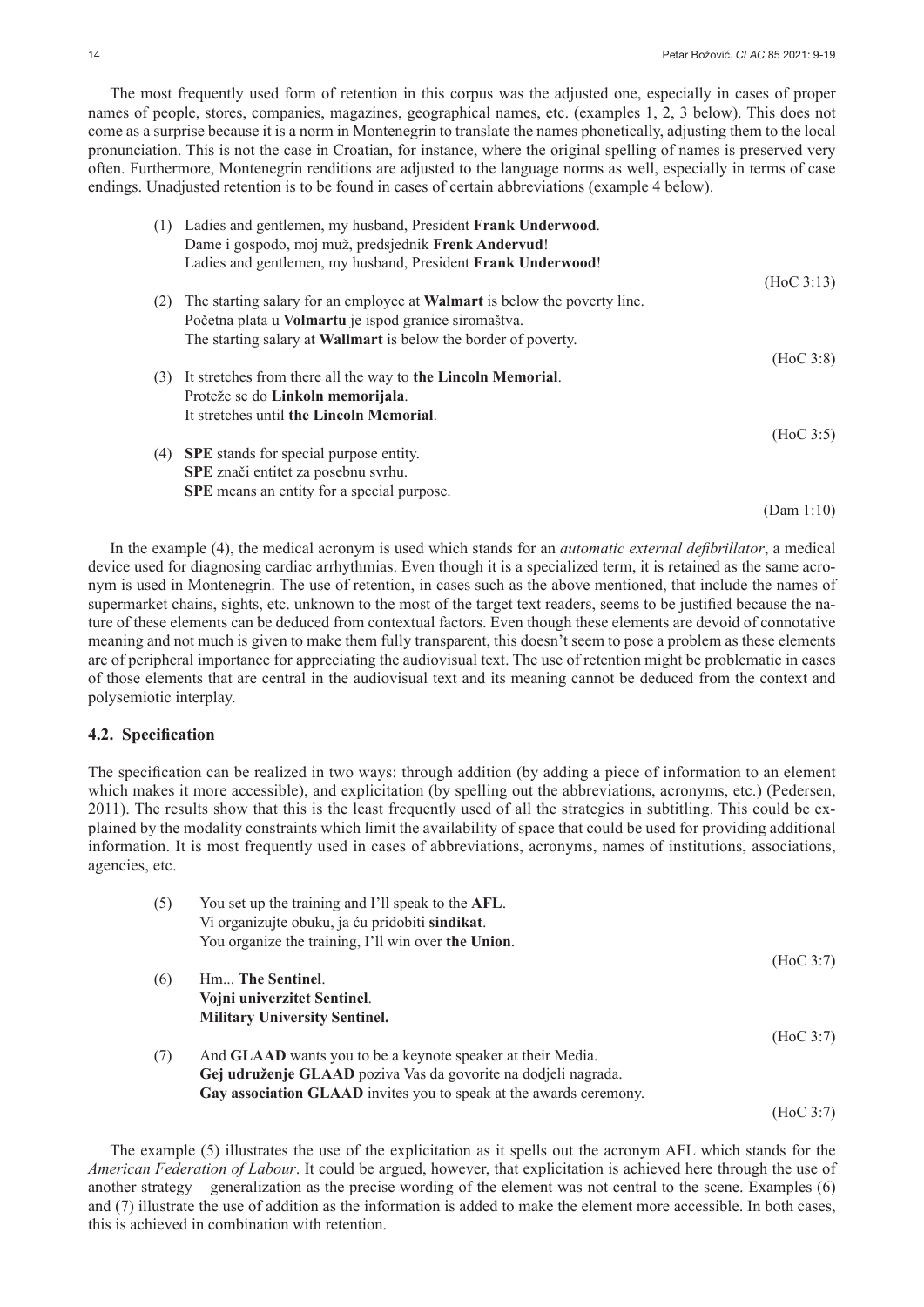#### **4.3. Direct translation**

Direct translation has an equal frequency of use along with other mid-intervention strategies. It could be argued that it is a strategy that can find an easy application in subtitling because of the modality constraints. It can be found in the form of calques or shifts resulting from the differences between language systems and it presents a link between foreignization and domestication-oriented strategies (Pedersen, 2011).

It is most frequently used in translations of proper names, or names of legal documents, geographical names, associations. It is sometimes used in combinations with other strategies, especially omission.

| (8) | The Stafford Act gives me full authority to define an emergency.       |           |
|-----|------------------------------------------------------------------------|-----------|
|     | Stafordov zakon mi daje ovlašćenja da definišem vanredno stanje.       |           |
|     | The Stafford Act to me gives authority to define an emergency.         |           |
|     |                                                                        | (HoC 3:5) |
| (9) | There is precedent with the Uniting for Peace Resolution.              |           |
|     | Postoji presedan s rezolucijom Ujedinjeni za mir.                      |           |
|     | There is precedent with resolution United for Peace.                   |           |
|     |                                                                        | (HoC 3:3) |
|     | (10) Three years ago, tried in <b>Munich Regional Superior Court</b> . |           |
|     | Slučaj od prije tri godine pred minhenskim regionalnim sudom.          |           |
|     | The case three years ago in front of the Munich Regional Court.        |           |
|     |                                                                        | (Dam 5:8) |

The example (9) illustrates the use of a shift as the word order is adjusted to the target language syntactic norms. The example (10) illustrates the use of omission in combination with the direct translation as in this case the qualificator *superior* is left out. This practice could be legitimate because of the modality constraints, especially in cases of a transparent element of peripheral importance.

#### **4.4. Generalization**

Among the domestication-oriented strategies, generalization is the most frequently used one in the present corpus. The primary reason seems to be the need to make the element transparent, and thus, accessible to the audience, while the secondary reason seems to be the need for condensation due to time and space constraints. It can appear in two of its sub-categories: by using a hyperonym and paraphrase. It was identified in cases of names of state agencies, institutions, events, magazines, etc.

| (11) | The Maryland State Police and Federal authorities have yet to locate the car.<br>Policija i FBI nijesu našli auto.<br>The police and the FBI haven't found the car. |            |
|------|---------------------------------------------------------------------------------------------------------------------------------------------------------------------|------------|
|      |                                                                                                                                                                     | (HoC 3:1)  |
| (12) | You think I would have turned over all the AT&T records?                                                                                                            |            |
|      | Misliš da sam predao telefonske podatke?                                                                                                                            |            |
|      | You think that I turned over the telephone data?                                                                                                                    |            |
|      |                                                                                                                                                                     | (HoC 3:1)  |
| (13) | Sir, we're going to ask that you wear your <b>Kevlar</b> and helmet.                                                                                                |            |
|      | Zamolićemo Vas da nosite pancir i šljem.                                                                                                                            |            |
|      | We will ask you to wear a vest and a helmet.                                                                                                                        |            |
|      |                                                                                                                                                                     | (HoC 3:10) |
| (14) | Eight-year-old GI Joes with assault weapons, walking around.                                                                                                        |            |
|      | Osmogodišnji vojnici s puškama.                                                                                                                                     |            |
|      | Eight-year-old soldiers with rifles.                                                                                                                                | (Dam 4:1)  |
| (15) | I was thinking you'd call instead from Air Force One.                                                                                                               |            |
|      | Mislila sam da ćete ga Vi zvati iz aviona.                                                                                                                          |            |
|      | I thought that you would call him from the plane.                                                                                                                   |            |
|      |                                                                                                                                                                     | (HoC 3:6)  |
| (16) | Not at Quiznos, we didn't.                                                                                                                                          |            |
|      | U restoranu nijesmo.                                                                                                                                                |            |
|      | At the restaurant, we didn't.                                                                                                                                       |            |
|      |                                                                                                                                                                     | (Dam 1:1)  |

Some of the above-mentioned elements require brief comment. Example (12) mentions the records of the American telecommunication company, *AT&T*. As most of the viewers are not familiar with the company in the target linguocultural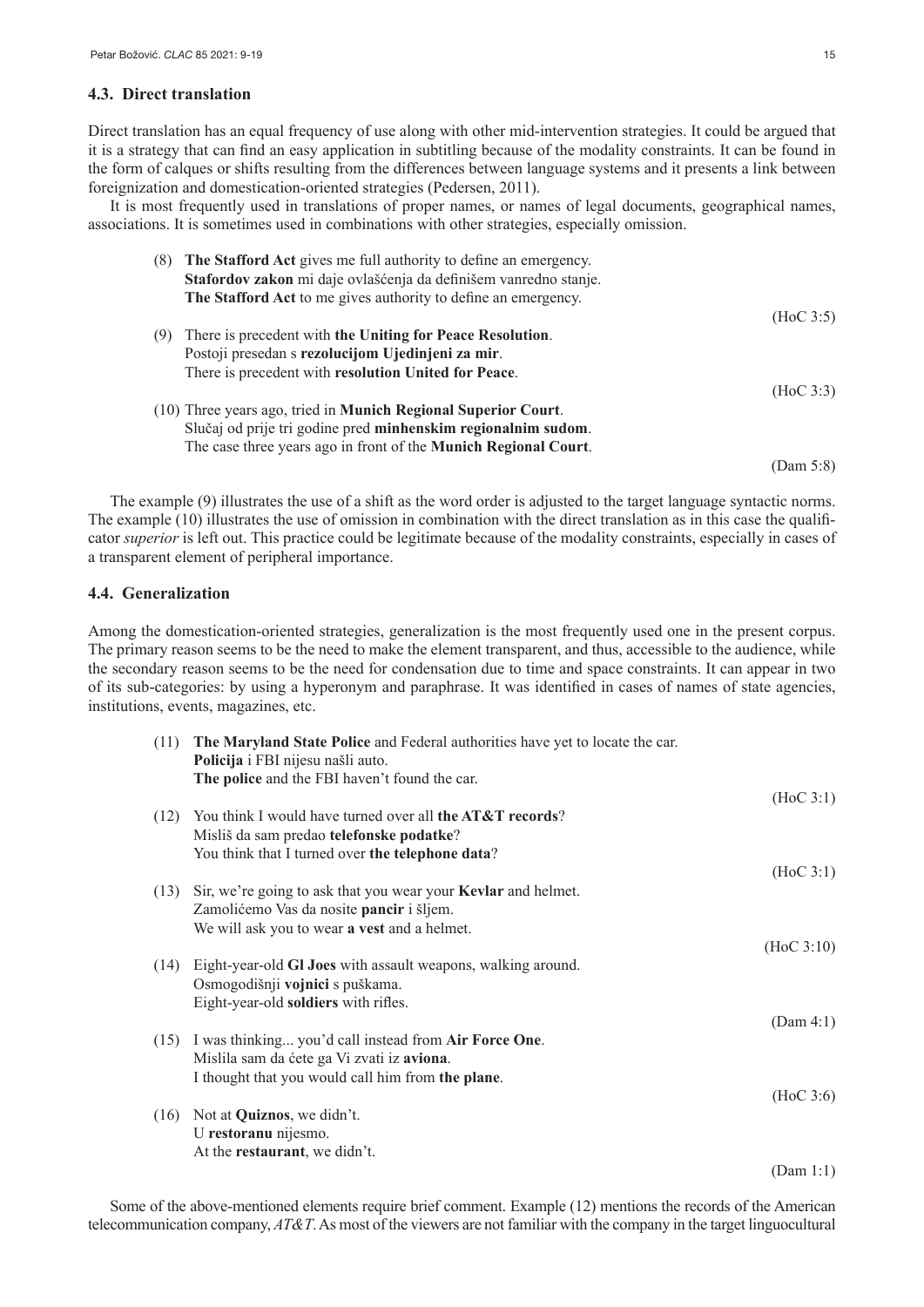context, the translator used a more general term *telephone data*. Example (13) mentions the *Kevlar*, a brand of aramid fiber that is not damaged by high temperatures and which is used for making bulletproof vests. For the same reasons mentioned above, it is rendered simply as a *vest*. Example (14) makes a reference to *GI Joe*, the line of action figures representing different branches of the U.S. armed forces, which is rendered in Montenegrin as a *soldier*. Example (15) mentions the aircraft of the President of the United States which is also known as *Air Force One*. This element is rendered as a *plane.*  Although there were cases in the same corpus where the same element was rendered with a qualificator *predsjednički avion* (president's plane) the context of the statement makes the element transparent even without the qualificator. Finally, the American restaurant chain *Quiznos* is rendered as a *restaurant* in the example (16). These and similar examples from the corpus suggest that hyperonymy is the most frequently used sub-category of generalization in subtitling, which, due to the modality constraints, enables faster processing of information and the use of fewer characters.

#### **4.5. Substitution**

Substitution can be realized through two of its sub-categories. As Pedersen (2011) pointed out, it can be cultural, in which case a transcultural or target-language element might be used to replace a monocultural one. Furthermore, it can also be situational in which case the source monocultural element might be replaced with any element that fits the given situation.

| (17) | The Elephants don't like you, Patty.               |           |
|------|----------------------------------------------------|-----------|
|      | Republikanci te ne vole, Peti.                     |           |
|      | The Republicans don't like you, Patty.             |           |
|      |                                                    | (Dam 2:1) |
| (18) | I have my <b>June Cleaver</b> moments.             |           |
|      | Na trenutke sam <b>domaćica</b> .                  |           |
|      | Occasionally I am a housewife.                     |           |
|      |                                                    | (HoC 3:9) |
| (19) | Jesus, Mary, and Joe Cocker, what a fine surprise! |           |
|      | Gospode bože, lijepog li iznenađenja!              |           |
|      | Lord god, what a fine surprise!                    |           |
|      |                                                    | (Dam 1:2) |
| (20) | Just go into the house and call 911.               |           |
|      | Samo udite unutra i nazovite policiju.             |           |
|      | Just go inside and call the police.                |           |
|      |                                                    | (Dam 2:4) |

Example (17) illustrates the use of a colloquial expression, *Elephants*, for the United States Republican party whose traditional mascot is an elephant in red, blue, and white color. As this expression is unknown among most of the target language viewers, the translator rightly substituted it with a transcultural expression. Another unknown element among the target culture viewers is *June Cleaver* (18), a character from the American sitcom *Leave it to Beaver* which was televised from 1957 to 1963. She has become an archetypical symbol of a housewife and a mother in the source American culture. The translator used a situational substitution and rendered it with a *housewife*. In the third given example (19), one of the characters uses the exclamation *Jesus, Mary, and Joe Cocker* which creates the effect of humor in the source text, especially because of the mentioning of British rock and blues singer John Robert Cocker. The translator used a situational substitution and rendered it as *Lord god,* which comes at the expense of the skopos, i.e. recreating the effect of humor in the target text. The last example (20) mentions the North American emergency phone number which is used for many different services, including the police. In line with the context of the scene, it was rendered as *police*.

Substitution is among the strategies that possibly highlight individual translator's creativity the most. Its use, however, requires a careful examination of possible advantages and drawbacks, especially with regards to the reception of audiovisual texts.

#### **4.6. Omission**

 As pointed out before, while in some other forms of translating leaving out of textual elements might be problematic, the omission is a legitimate strategy in subtitling. Depending on the centrality of the element, a translator will most frequently decide to leave out a peripheral element or the one that has become such due to frequent repetitions in the audiovisual text.

(21) I paid for it out of my own scholarship money from **The Sentinel**. Ja sam ga platio od svoje stipendije. I paid it out of my scholarship.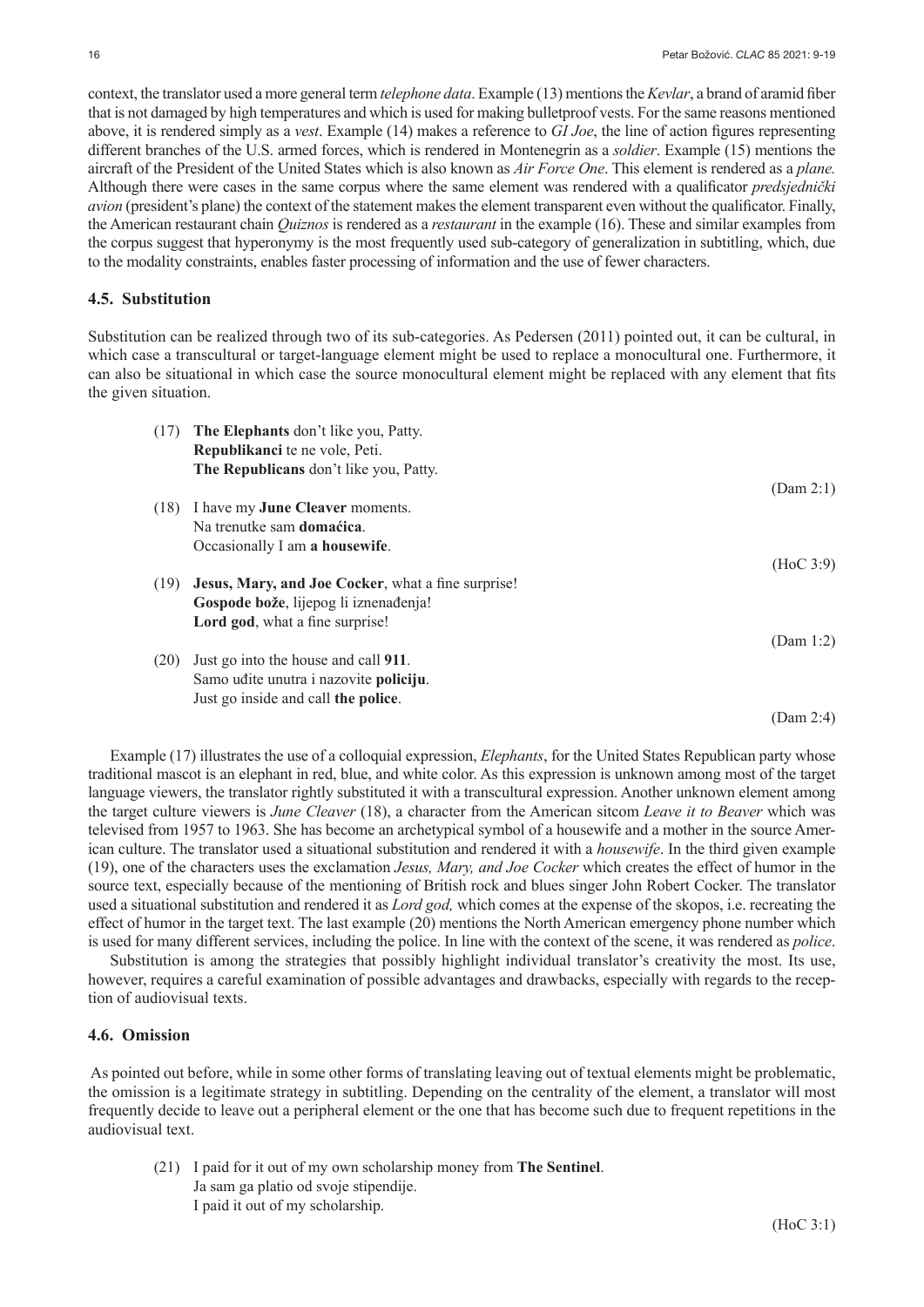| (22) | She left the Smithsonian, and you know what?                               |           |
|------|----------------------------------------------------------------------------|-----------|
|      | Dala je otkaz. I znate šta?                                                |           |
|      | She quit. And you know what?                                               |           |
|      |                                                                            | (HoC 3:1) |
| (23) | Somehow Frobisher communicated with his broker down in <b>Palm beach</b> . |           |
|      | Frobišer je nekako komunicirao sa brokerom.                                |           |
|      | Frobisher somehow communicated with the broker.                            |           |
|      |                                                                            | (Dam 1:1) |

#### **4.7. Official equivalent**

The official equivalent may represent any of the previously mentioned strategies the result of which has become the official translation of the given element which, as such, does not represent a challenge for translators. Most frequently, it is a form of retention, direct translation, or cultural substitution. However, the number of official equivalents for monocultural elements is not large as by definition they are unknown in the target culture. They appear more frequently among the transcultural elements. The examples can be found in areas such as health care (official translations of medicines), titles, institutions, geographical names, etc.

| (24) | The buspirone is for anxiety.                                         |           |
|------|-----------------------------------------------------------------------|-----------|
|      | "Buspiron" je protiv tjeskobe.                                        |           |
|      | "Buspirone" is for anxiety.                                           |           |
|      |                                                                       | (HoC 3:1) |
| (25) | I'm appointing You President of the Council and Lord Great Master.    |           |
|      | Imenujem vas predsjednikom Savjeta i Velikim komornikom.              |           |
|      | I'm appointing you te president of the Council and Great chamberlain. |           |
|      |                                                                       | (Tud 3:6) |

#### **5. Conclusion**

This corpus-based study of the transfer of extralinguistic elements of Anglophone culture from English into Montenegrin suggests that there is a general tendency to use the foreignizing, low-intervention, strategies for the transfer of all, and especially monocultural, extralinguistic elements from a source into target linguocultural system in subtitling. Among these strategies, it is especially evident the frequent use of retention. Among the mid-intervention strategies, the use of direct translation and generalization is equable. At the same time, generalization is the most frequently used domestication-oriented strategy.

The underlying reasons for such a state of affairs are to be found among different influencing factors. Among the most prominent ones seems to be *the centrality* of the element in question regarding the audiovisual text. The more peripheral the position of the element is, i.e. the less important for understanding and following the plot and appreciate the humor it is, the more frequently will it be left out or rendered with some of the foreignization-oriented strategies. This seems to be an especially convenient solution in situations that require condensation because of the high density of subtitles and modality constraints. On the other hand, the more central the position of the element is, i.e. the more significant its role is in understanding and following the plot and appreciating the humor, the more frequently will the mid-intervention (direct translation, generalization) and high-intervention (substitution) translation strategies oriented towards domestication be used.

Another influencing factor seems to be *the dialogue density* which calls for the use of a greater number of subtitles and characters, and less time of visibility on screen. The more demanding the text segment in this regard is, the more frequently will omission be used in cases of peripheral elements. On the other hand, in case of a lesser density, a peripheral element will more frequently be preserved and transfer (most frequently) made by retention. This is shown in Figure 2, where the arrow shows the direction of the increase of the dialogue density and complexity of time and space constraints of the audiovisual situation. The "P" stands for the peripheral position of the element within the audiovisual text, while "C" stands for its centrality. Below that, translation strategies are given as well as the general tendency of their use according to the parameter of centrality and density. The official equivalent is not given as a strategy because the elements which are rendered in this way do not pose a challenge for translators.

$$
\begin{array}{c|c}\n P & C & P \\
\hline\n \text{Re} & \text{Spec DP G Sup} & \text{Om}\n \end{array}
$$

**Figure 2.** The use of strategies for rendering the extralinguistic elements of culture concerning the parameter of centrality and dialogue density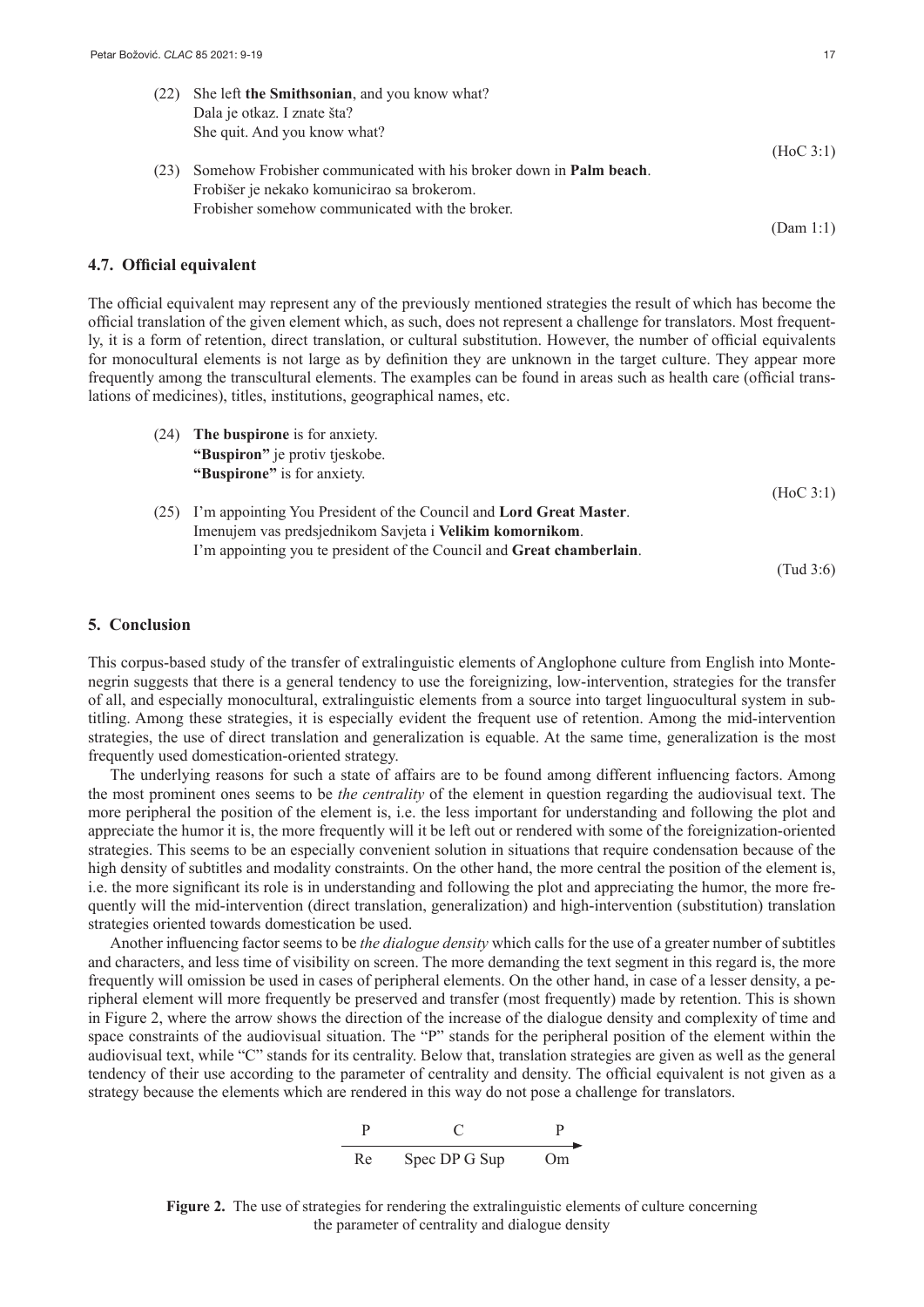Another influencing factor in the treatment of the elements of culture is *the degree of transculturality*. The greater the degree, i.e. the more the element is shared by two liguocultural systems, the more frequently will official translations be made by using retention, direct translations, or, in some cases, substitution. The "vulnerability of the modality" is to be taken into consideration as well (Diaz Cintas & Remael 2007) as one of the factors that most certainly contribute to the domination of foreignization-oriented strategies in the transfer. As the recipients are simultaneously exposed to the source and target text, they are more prone to judging the quality of translation based on the fidelity to the source text principle, which most probably influences the degree of freedom a translator might feel to have during the translation process. This could account for such a high frequency of use of retention.

Finally, the *translator profile* should be mentioned as one of the key influencing factors for the treatment of the elements of culture. Experience, the level of education, expertise, working conditions, deadlines, sensitivity, etc. are just some of the factors that should not be overlooked when analyzing the translator's decision-making process, and especially the ones which were the focus of the present study.

The results of the study carried out in Montenegro have confirmed some of the conclusions reached by Pedersen in his study for the Scandinavian region (Pedersen, 2011). As a way forward, it would be useful to extend the study to other parts of the Balkan region and other languages (Bosnian, Croatian and Serbian), make a comparative analysis to find possible norms or even a wider cross-cultural study to unveil possible translation universals in the field of AVT. Moreover, the present study has been focused on a specific genre of the audiovisual text (TV series). As translation approaches and the cognitive operations underlying them might vary from genre to genre (Peña-Cervel 2016), studies focussing on different genres could yield different results.

#### **References**

- Baker, Mona. 1993. "Corpus Linguistics and Translation Studies: Implications and Applications." In *Text and Technology: In Honour of John Sinclair*, by Mona Baker, Gill Francis and Elena Tognini-Bonelli, 233-250. Philadelphia-Amsterdam: John Benjamins Publishing Company.
- Božović, Petar. 2020. "Korpusna lingvistika i jezički resursi: potencijal, stanje i perspektive u savremenoj crnogorskoj lingvistici" ["Corpus linguistics and language resources: Potential, state of play and perspectives in contemporary Montenegrin linguistics"]. Folia Linguistica et Litteraria 32: 239-259. [https://doi.org/10.31902/fll.32.2020.12.](https://doi.org/10.31902/fll.32.2020.12)
- Božović, Petar. 2019. "How should culture be rendered in subtitling and dubbing? A reception study on preferences and attitudes of end-users." *Babel – International Journal of Translation* 65 (1) 81-95. [https://doi.org/10.1075/](https://doi.org/10.1075/babel.00082.boz) [babel.00082.boz](https://doi.org/10.1075/babel.00082.boz)
- Božović, Petar, Tomaž Ervajec, Jorg Tiedemann, Nikola Ljubešić, and Vojko Gorjanc. 2018. "Opus-MontenegrinSubs 1.0: First electronic corpus of the Montenegrin language." *Proceedings of the conference on Language Technologies and Digital Humanities.* Ljubljana: Ljubljana University Press. 24-29.
- Chiaro, Delia. 2009. "Issues in Audiovisual Translation." In *The Routledge Companion to Translation Studies*, edited by Jeremy Munday, 141-165. London-New York: Routledge.
- Díaz Cintas, Jorge. 2009. "Audiovisual Translation: An Overview of Its Potential." *New Trends in Audiovisual Translation.* Edited by Jorge Díaz Cintas. Multilingual Matters. 1-18.

Diaz Cintas, Jorge, and Aline Remael. 2007. *Audiovisual Translation: Subtitling.* Manchester: St. Jerome Publishing.

- Freddi, Maria. 2013. "Constructing a corpus of translated films: a corpus view of dubbing." *Perspectives: Studies in Translatology* 491-503.
- Gambier, Yves, Nathalie Gormezano, Daniel Gouadec, Dorothy Kelly, Hannelore Lee-Jahnke, Nike Kocinjacic-Pokorn, Christina Schanffner, Peter-Axel Schmidt, and Elzbieta Tabakowska. 2009. "Competences for professional translators, experts in multilingual and multimedia communication." Accessed February 6, 2018. [https://ec.europa.eu/info/sites/](https://ec.europa.eu/info/sites/info/files/emt_competences_translators_en.pdf) [info/files/emt\\_competences\\_translators\\_en.pdf.](https://ec.europa.eu/info/sites/info/files/emt_competences_translators_en.pdf)
- Gambier, Yves. 2009. "Challenges in research on audiovisual translation." *Translation Research Project 2.* Tarragona: Intercultural Studies Group.
- Gorjanc, Vojko. 2012. "Encoding Heteronormativity in the Target Culture: Slovenian Translations of The Merchant of Venice." *Meta* 57 (1): 145–158.
- Gottlieb, Henrik. 2005. "Multidimensional translation: semantics turned semiotics." *Proceedings of the Marie Curie Euroconferences MuTra: Challenges of Multidimensional Translation (EU High Level Scientific Conferences Series).* Saarbrücken, Germany. 1-29.
- Hurtado Jimenez, Catalina, and Silvia Soler Gallego. 2013. "Multimodality, translation, and accessibility: a corpus-based study of audio description." *Perspectives: Studies in Translation Theory and Practice* 577-594.
- Martínez, Angelica. 2015. "¿Cómo afecta la cultura a la gramática? El caso de los clíticos en el español americano." *Círculo de Lingüística Aplicada a la Comunicación 61* 186-210.
- Nikolić, Kristijan. 2011. *The Perception of Culture through Subtitles: An Empirical Study as Seen in TV Material in Croatia.* Ph.D. Thesis. University of Vienna.
- Pedersen, Jan. 2011. *Subtitling Norms for Television: An Exploration Focusing on Extralinguistic Cultural References.* Amsterdam-Philadelphia: John Benjamins.